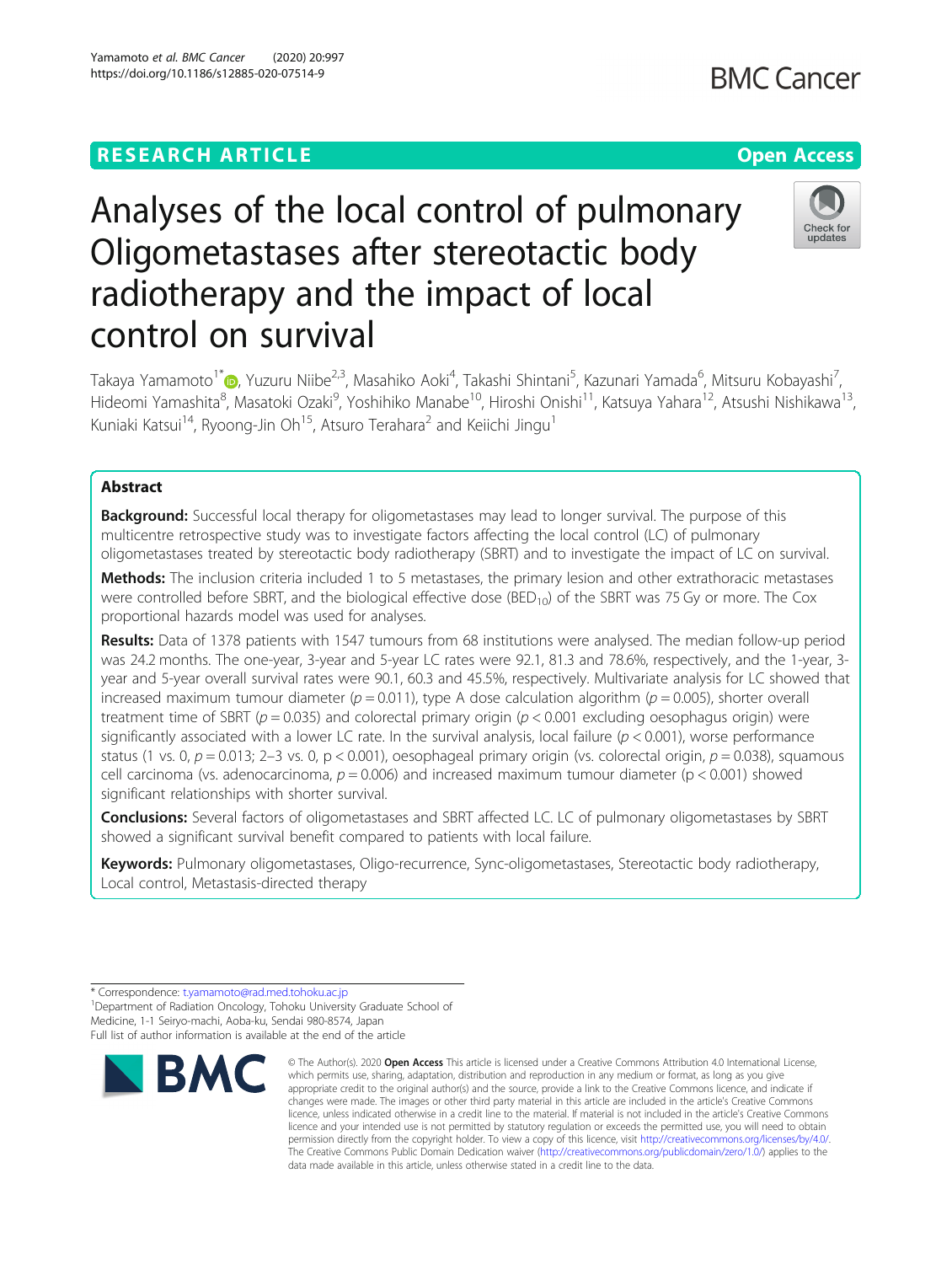## Background

During the past few decades, increasing attention has been paid to the importance of controlling the primary site in metastatic disease. Some prospective trials and many retrospective studies of metastatic disease have shown improvement in the survival of patients treated with surgery or radiotherapy for the primary lesion, although systemic therapy has been the standard treatment  $[1-5]$  $[1-5]$  $[1-5]$  $[1-5]$  $[1-5]$ . In addition, aside from the activity of the primary lesion, a few metastases known as oligometastases, which might be good candidates for metastasis-directed therapy, have gradually been recognized [\[6](#page-8-0)]. The survival benefit of primary lesion control was only revealed in prostate cancer patients with a low metastatic burden (probably an oligometastatic state) [\[7](#page-8-0)]. Some phase 2 studies have revealed that intensive local therapy for the primary lesion and for all known oligometastases improved overall survival and disease-free survival of patients, and the results of a future phase 3 trial are awaited  $[8-10]$  $[8-10]$  $[8-10]$  $[8-10]$  $[8-10]$ .

In any case, control of the primary lesion is important in the oligometastatic state, and therefore, the classification of oligometastases according to the activity of the primary lesion is important when metastasis-directed therapy is to be performed. Oligometastases have been classified into oligorecurrences and sync-oligometastases according to the activity of the primary lesion at the time of the initial appearance of oligometastases, and patients with oligo-recurrences have longer survival than those with sync-oligometastases [\[11,](#page-8-0) [12\]](#page-8-0). Recently, an investigation to determine whether there is a survival difference between patients with pulmonary oligorecurrences and patients with sync-oligometastases after establishing control of the primary lesion was performed in Japan, and it was shown by our group that patients with oligo-recurrences had a survival advantage compared with those with sync-oligometastases [[13\]](#page-8-0). The next question is whether successful local therapy for pulmonary oligometastases leads to longer survival or not and what factors affect local control (LC).

The aim of this study was to identify factors affecting LC and to determine the survival benefit of LC after stereotactic body radiotherapy (SBRT) for pulmonary oligometastases. LC was the secondary endpoint, and this study was a secondary endpoint analysis. In addition, the effect of LC on survival was investigated through an exploratory survival analysis of this large survey.

#### Methods

## Eligibility and event definitions

The inclusion criteria were as follows: SBRT for pulmonary oligometastases was performed between January 2004 and June 2015, the number of metastasis was limited to 1 to 5 at the time of the emergence of the SBRT- targeted tumour, the primary lesion and other extrathoracic lesions were controlled before SBRT was performed, and the biological effective dose  $(BED_{10})$  of SBRT was 75 Gy or more and the dose per fraction was 4 Gy or more. When there were multiple oligometastases, combination treatment with SBRT for some oligometastases and surgery for other oligometastases was allowed. The exclusion criterion was local recurrence of a primary thoracic tumour. The following formula was used for the calculation of the BED<sub>10</sub>: BED = nd  $[1 + d/(\alpha/\beta)]$ , where n is the number of fractions, d is dose per fraction and the  $\alpha/\beta$  ratio is 10 Gy for the tumours. Pulmonary oligometastasis was defined as the appearance of a solid tumour in the lung at the same time as or after treatment of the primary lesion. Local failure was defined as progression of the irradiated tumour which was based on Response Evaluation Criteria in Solid Tumors (RECI ST) version 1.1 and further work-up such as  $^{18}$ F-Fluorodeoxyglucose Positron Emission Tomography (FDG-PET), biopsy or close follow-up CT scan was done when it was difficult to distinguish progression of the irradiated tumor from lung consolidation. Finally the judgement was done by doctors in charge of the primary disease and radiation oncologist. LC was defined as freedom from local failure, and the locally controlled cohort was defined as freedom from any local failure of the irradiated tumour.

#### Ethics approval

This study was a retrospective, multicentre study in Japan. This study was conducted in 68 institutions in Japan. All of the institutions were health insurancecovered medical institutions that cover all citizens in Japan. This study was approved by the ethical committee of a senior facility (Ethics Committee of Toho University Omori Medical Center, reference number: 27–148). The need for informed consent was waived due to the study design, but all participating institutions were guaranteed the chance to opt-out of participating in this study by spreading information about the study via the Internet or posters, and opt-out consent was obtained from all patients.

#### Statistical analysis

Statistical analyses were performed using EZR, version 1.37 (Saitama Medical Center, Jichi Medical University, Saitama, Japan), a modified version of R commander (R Foundation for Statistical Computing, Vienna, Austria) [[14\]](#page-8-0). Time to event was calculated from the first day of SBRT to the day an event was confirmed. When no event occurred (local failure or death), the last date of survival (typically the last consultation day) was used as the last moment of follow-up. The cumulative LC and overall survival (OS) rates were calculated using the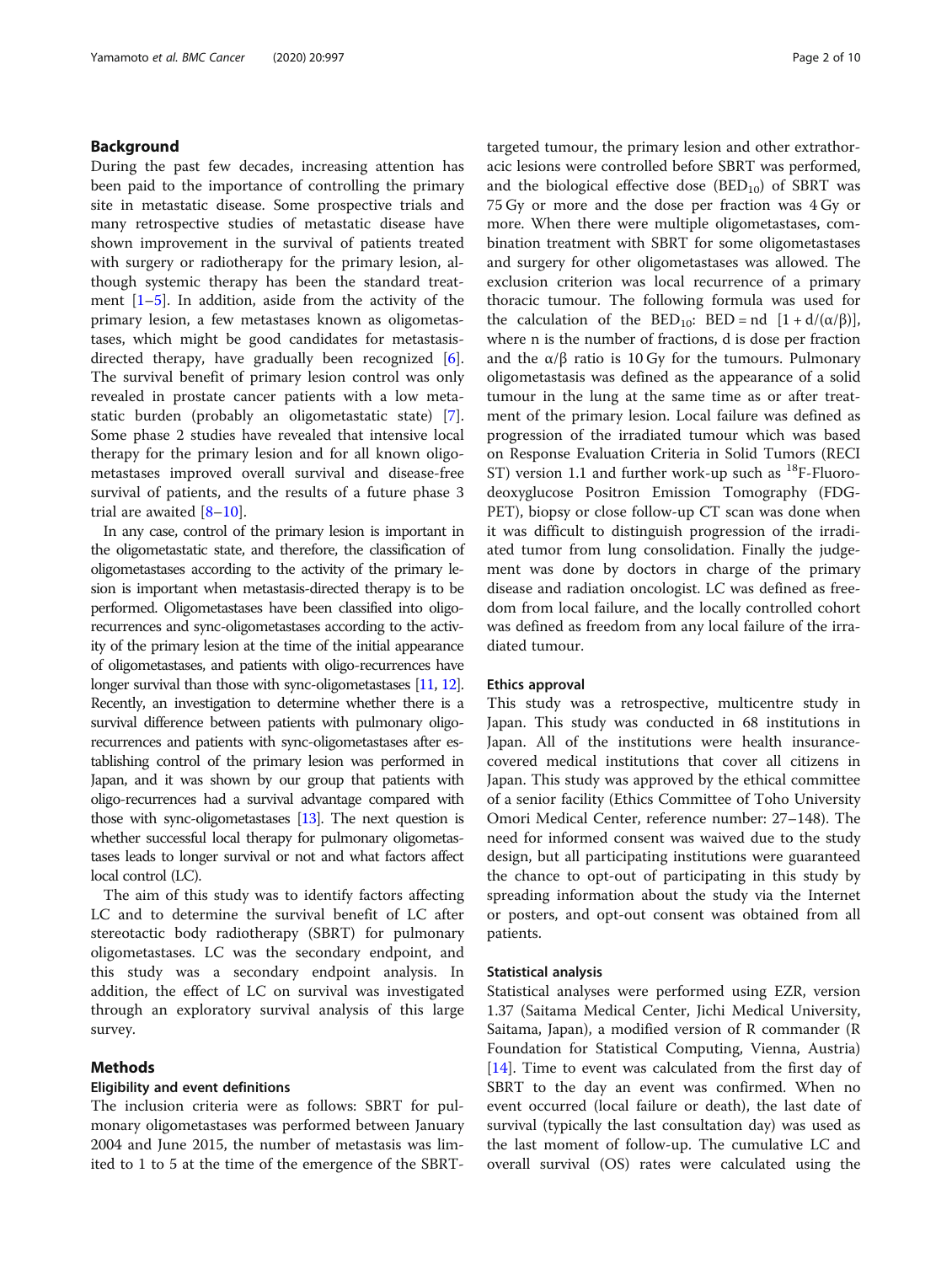Kaplan-Meier method, and the 95% confidence interval (95% CI) was calculated using Greenwood's formula. The Cox proportional hazards model was adjusted for LC analyses, and variables with a *p*-value of  $< 0.200$  in the univariate analyses (UVA) were regarded as potential factors and were entered into the multivariate analysis (MVA) with a stepwise backward elimination/forward addition approach using the Akaike information criterion (AIC) to build the best MVA model. A p-value < 0.050 was defined as significant.

Analyses of pretreatment prognostic factors for OS (the primary endpoint) have been previously reported elsewhere [\[13\]](#page-8-0). In this study, LC analyses were performed as secondary endpoint analyses, and the impact of LC on survival was determined by exploratory survival analyses. Because local failure was the observed factor after SBRT, further analysis of OS was performed in this study to determine the effect of LC on OS. First, LC was analysed as a time-dependent covariate. Previously reported covariates selected by the stepwise approach without changing the continuous variables into categorical variables were used: performance status (PS), primary lesions, pathology of the primary lesion, oligometastatic state and maximum tumour diameter. Local status was forced into this multivariate model as a time-dependent covariate. Second, for the sensitivity analyses, the landmark analysis method was used [\[15](#page-8-0), [16](#page-8-0)]. There was thought to be a time-to-failure bias that patients with local failure must survive at least until the time of the confirmation of local failure; in other words, the separation of the locally controlled and locally failed cohorts was affected by the follow-up period. Therefore, the landmark method was used: 6 months, 1 year, 2 years and 3 years were set as the landmark times, and all local failures after the landmark time and all deaths before that time were ignored. Then, a log-rank test was applied to compare locally controlled and locally failed cohorts with a *p*-value of ≤0.012 denoting significance. Lung adverse events (AEs) were graded using the National Cancer Institute Common Terminology Criteria for Adverse Events version 4.0.

## Results

#### Patient characteristics

A total of 1378 patients with 1547 tumours from 68 institutions were enrolled in this study. The baseline characteristics of the patients, primary tumours, oligometastatic tumours and SBRT are summarized in Table [1.](#page-3-0) PS and additional chemotherapy were judged at the timing of each SBRT if SBRT was performed asynchronously for two or more tumours. The dose calculation algorithm of type B was equivalent to the Analytical Anisotropic Algorithm, type C was equivalent to the Monte Carlo Algorithm and type A was an older generation algorithm, such as the Pencil Beam Convolution. More than half of oligometastatic tumours were treated with 4-fraction SBRT

(959 tumours), and the median overall treatment time (OTT) of 4-fraction SBRT was 5 days. The most typical prescription dose was 48 Gy in 4-fraction to the isocenter (372 tumours).

## Treatment outcomes

The median follow-up period for all patients was 24.2 months (range, 0.1–143.6 months; interquartile range [IQR], 13.7–42.7 months), and that for survivors was 26.9 months (range, 0.1–143.6 months; IQR, 14.7–49.4 months). The estimated 1-year, 3-year and 5-year LC rates were 92.1% (95% CI, 90.4–93.4%), 81.3% (95% CI, 78.8–83.6%) and 78.6% (95% CI, 75.6–81.2%), respectively (Fig. [1\)](#page-5-0). Local failure of the irradiated tumour occurred in 222 tumours, and the median interval from SBRT to local failure was 12.4 months (range, 2.9–98.6 months; IQR, 9.1–19.7 months). A total of 536 patients with 603 tumours died, and 10 deaths were caused by AEs of SBRT. The estimated 1-year, 3-year and 5-year OS rates were 90.1% (95% CI, 88.3–91.6%), 60.3% (95% CI, 57.1–63.3%) and 45.5% (95% CI, 41.8–49.1%), respectively (Fig. [1\)](#page-5-0). The median survival period was 51.4 months (95% CI, 45.0–55.7 months). There were lung AEs reports from 1200 tumours in 1040 patients. Of those patients, 122 patients with 143 tumours (11.7%) had grade 2 or higher and 26 patients with 32 tumours (2.5%) had grade 3 or higher. Among 10 patients who developed AEs of grade 5, 3 patients with 4 tumours had grade 5 haemoptysis, and grade 5 radiation pneumonitis occurred in 7 patients with 9 tumours who had the following features: 3 patients had coexisting interstitial pneumonia, 3 patients had received thoracic radiotherapy before or after SBRT and one patient had a solitary metastasis but an older age (87 years).

## Analyses for LC and survival

The UVA results for LC are shown in Supplementary Table [1](#page-7-0), and the MVA results for LC are shown in Table [2.](#page-6-0) Maximum tumour diameter (per 1-cm increase; hazard ratio [HR], 1.297; 95% CI, 1.059-1.588;  $p =$ 0.011), type B dose calculation algorithm (ref. type A; HR, 0.592; 95% CI, 0.410–0.856;  $p = 0.005$ ), OTT of SBRT (per 10-day prolongation; HR, 0.610; 95% CI, 0.385–0.966;  $p = 0.035$ ) and primary lesions emerged as significant factors, showing that a higher HR was related to a higher rate of local failure. In regard to primary lesions, the LC rate for oligometastases from colorectal cancer was significantly lower than the LC rate for oligometastases from lung cancer (ref. colorectum; HR, 0.413; 95% CI, 0.274–0.622; p < 0.001), head and neck cancer (ref. colorectum; HR, 0.194; 95% CI, 0.077–0.489; p < 0.001) and other cancers (ref. colorectum; HR, 0.337; 95% CI, 0.208–0.546; p < 0.001), excluding oesophagus (ref. colorectum; HR, 0.618; 95% CI, 0.306–1.248;  $p =$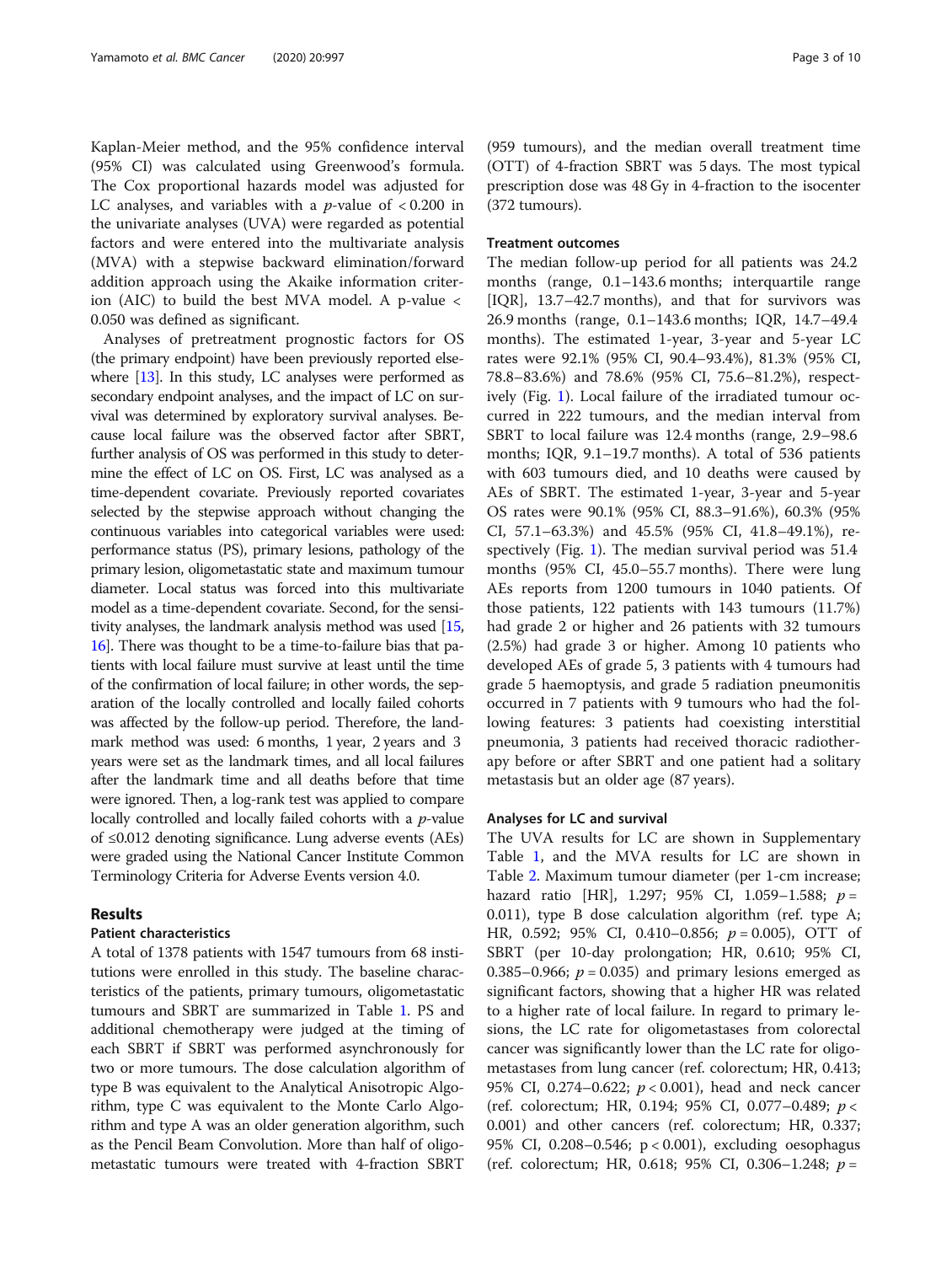## <span id="page-3-0"></span>Table 1 Characteristics of patients, primary tumours, oligometastatic tumours and SBRT characteristics

| Characteristic                                                                 | <b>Distribution</b>           | Number (%)                                               |
|--------------------------------------------------------------------------------|-------------------------------|----------------------------------------------------------|
| All tumours                                                                    |                               | 1547                                                     |
| Sex                                                                            | Male                          | 994 (64.3)                                               |
|                                                                                | Female                        | 553 (35.7)                                               |
| Age, years                                                                     | Median, range, IQR            | 72; 16-93; 63-78                                         |
| <b>ECOG Performance Status</b>                                                 | $\mathbf 0$                   | 841 (54.4)                                               |
|                                                                                | 1                             | 529 (34.2)                                               |
|                                                                                | 2                             | 90(5.8)                                                  |
|                                                                                | 3                             | 19(1.2)                                                  |
|                                                                                | Missing                       | 68 (4.4)                                                 |
| Primary lesion sites                                                           | Lung                          | 451 (29.2)                                               |
|                                                                                | Colorectum                    | 391 (25.3)                                               |
|                                                                                | Head and Neck                 | 126(8.1)                                                 |
|                                                                                | Oesophagus                    | 132 (8.5)                                                |
|                                                                                | Others                        | 447 (28.9)                                               |
| Pathology of primary lesion                                                    | Adenocarcinoma                | 861 (55.7)                                               |
|                                                                                | Squamous cell carcinoma       | 396 (25.6)                                               |
|                                                                                | Sarcoma                       | 47(3.0)                                                  |
|                                                                                | Others                        | 168 (10.9)                                               |
|                                                                                | Missing                       | 75 (4.8)                                                 |
| Control method of primary lesion                                               | Surgery                       | 1222 (79.0)                                              |
|                                                                                | Chemoradiation                | 130 (8.4)                                                |
|                                                                                | Radiation (X-ray or particle) | 70 (4.5)                                                 |
|                                                                                | Others                        | 40(2.6)                                                  |
|                                                                                | Missing                       | 85(5.5)                                                  |
| Disease-free interval, months                                                  | Median, range, IQR            | 17.5; 0-423.9; 8.0-34.3                                  |
| Oligometastatic state                                                          | Oligo-recurrences             | 1157 (74.8)                                              |
|                                                                                | Sync-oligometastases          | 133 (8.6)                                                |
|                                                                                | Unclassified                  | 133 (8.6)                                                |
|                                                                                | Missing                       | 124(8.0)                                                 |
| SBRT performed institution                                                     | Academic                      | 642 (41.5)                                               |
|                                                                                | Non-academic                  | 905 (58.5)                                               |
| Date SBRT was performed                                                        | 2004-2009                     | 518 (33.5)                                               |
|                                                                                | 2010-2015                     | 1029 (66.5)                                              |
| Chemotherapy                                                                   | Before SBRT                   | Yes, 591 (38.2)<br>No, 945 (61.1)<br>Missing, 11 (0.7)   |
|                                                                                | Concurrent with SBRT          | Yes, 34 (2.2)<br>No, 1513 (97.8)                         |
|                                                                                | After SBRT                    | Yes, 242 (15.6)<br>No, 998 (64.5)<br>Missing, 307 (19.9) |
| Maximum tumour diameter, cm                                                    | Median, range, IQR            | $1.5; 0.3 - 6.5; 1.0 - 2.0$                              |
| Number of oligometastases at the time of emergence of the SBRT-targeted tumour | 1                             | 1036 (67.0)                                              |
|                                                                                | $2 - 5$                       | 503 (32.5)                                               |
|                                                                                | Missing                       | 8(0.5)                                                   |
| Lung lobe involved with treated tumour                                         | Right upper lobe              | 293 (18.9)                                               |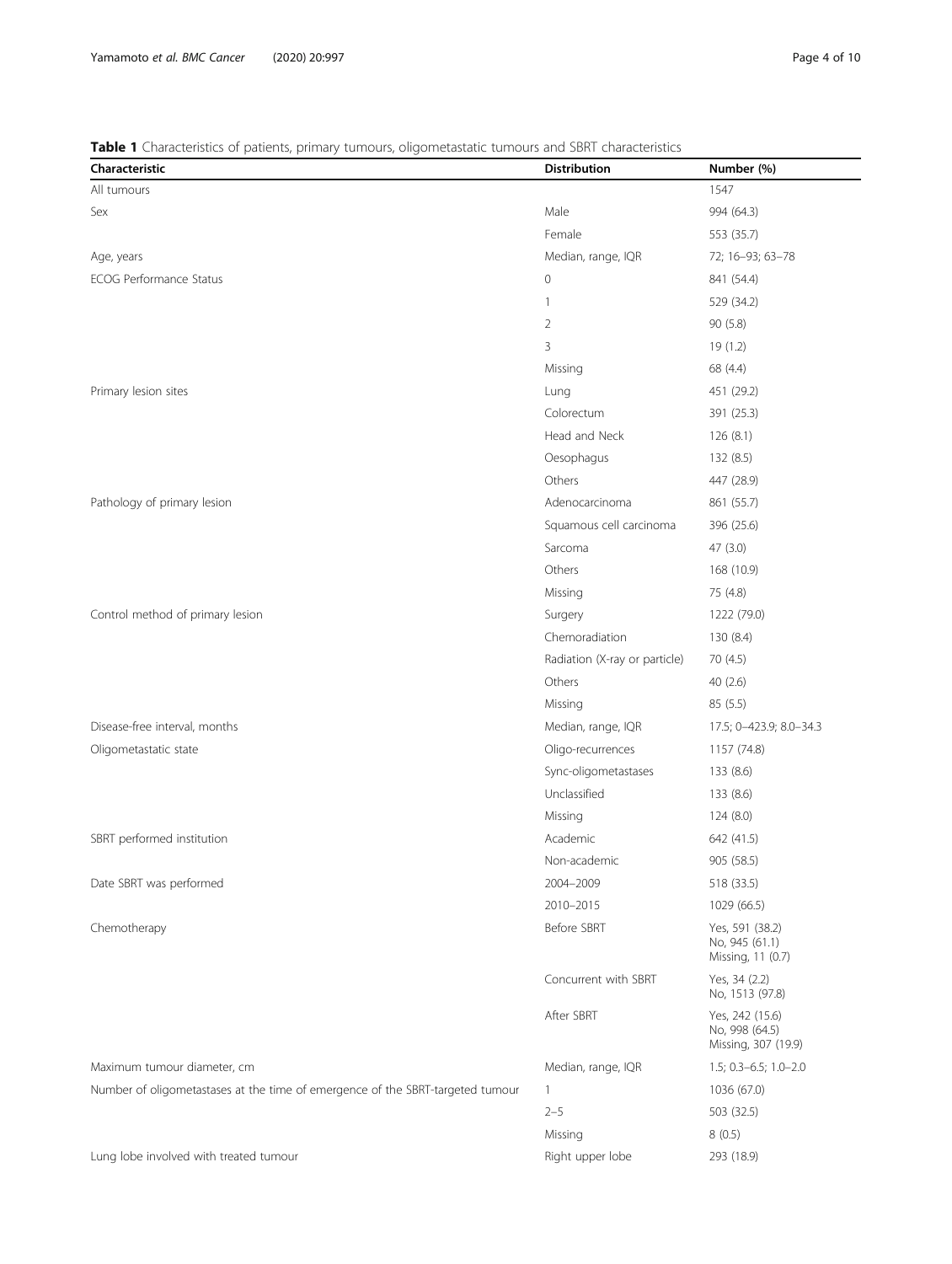Table 1 Characteristics of patients, primary tumours, oligometastatic tumours and SBRT characteristics (Continued)

| Characteristic                     | <b>Distribution</b> | Number (%)                     |
|------------------------------------|---------------------|--------------------------------|
|                                    | Right middle lobe   | 83 (5.4)                       |
|                                    | Right lower lobe    | 321 (20.8)                     |
|                                    | Left upper lobe     | 294 (19.0)                     |
|                                    | Left lower lobe     | 226 (14.6)                     |
|                                    | Unknown lobe        | Right lung, 12; Left lung, 7   |
|                                    | Missing             | 311 (20.1)                     |
| Beams                              | Multiple static     | 1145 (74.0)                    |
|                                    | Arc                 | 401 (25.9)                     |
|                                    | Missing             | 1(0.1)                         |
| X-ray energy                       | 4 MV only           | 202 (13.1)                     |
|                                    | 6 MV only           | 1179 (76.2)                    |
|                                    | Others              | 160 (10.3)                     |
|                                    | Missing             | 6(0.4)                         |
| Field coplanarity                  | Coplanar field      | 1139 (73.6)                    |
|                                    | Non-coplanar field  | 404 (26.1)                     |
|                                    | Missing             | 4(0.3)                         |
| Dose calculation algorithm         | Type A              | 541 (35.0)                     |
|                                    | Type B              | 799 (51.6)                     |
|                                    | Type C              | 144(9.3)                       |
|                                    | Missing             | 63 (4.1)                       |
| Dose prescription                  | ${\sf IC}$          | 1103 (71.3)                    |
|                                    | D95 of PTV          | 317 (20.5)                     |
|                                    | Others              | 127(8.2)                       |
| BED <sub>10</sub> at isocenter, Gy | Median, range, IQR  | 105.6; 75.0-289.5; 105.6-126.9 |
| Number of SBRT fractions           | $2 - 3$             | 27(1.7)                        |
|                                    | $\overline{4}$      | 959 (62.0)                     |
|                                    | 5                   | 236 (15.3)                     |
|                                    | $6 - 16$            | 324 (20.9)                     |
|                                    | missing             | 1(0.1)                         |
| OTT of SBRT, day                   | Median, range, IQR  | $7; 3 - 81; 4 - 11$            |

Abbreviations: SBRT Stereotactic body radiotherapy, IQR Interquartile range, ECOG Eastern Cooperative Oncology Group, IC Isocenter, D95 of PTV Dose covering 95% of planning target volume, BED Biological effective dose, OTT Overall treatment time

0.179). Kaplan-Meier LC curves according to oligometastases from colorectal cancer and oligometastases from other cancers are shown in Fig. [2](#page-5-0) ( $p < 0.001$ ).

In the OS analyses, there were significant relationships of a poor survival rate with local failed cohort (ref. local controlled cohort; HR, 2.390; 95% CI, 1.839–3.106; p < 0.001), PS of 1 (ref. PS of 0; HR, 1.316; 95% CI, 1.059– 1.635;  $p = 0.013$ ), PS of 2–3 (ref. PS 0; HR, 2.008; 95% CI,  $1.405-2.869$ ;  $p < 0.001$ ), oligometastases from the oesophagus (ref. colorectum; HR, 1.650; 95% CI, 1.027– 2.650;  $p = 0.038$ ), squamous cell carcinoma pathology of the primary lesion (ref. adenocarcinoma; HR, 1.525; 95% CI, 1.122–2.072;  $p = 0.006$ ) and maximum oligometastatic tumour diameter (per 1-cm increase; HR, 1.266;

95% CI, 1.131–1.417; p < 0.001; Table [2\)](#page-6-0). On the other hand, sync-oligometastases showed marginal significance (ref. oligo-recurrence, HR, 1.391; 95% CI, 0.988–1.960;  $p = 0.058$ ). In the landmark analyses, the LC status of the SBRT sites showed significant differences between the local controlled group and the local failed group at all landmark time points ( $p \le 0.001$  at each point). The locally controlled group showed consistently longer survival than the locally failed group (Fig. [3\)](#page-7-0).

## **Discussion**

This study revealed the independent significance of the OS benefit in a locally controlled cohort compared to that in a locally failed cohort by using SBRT for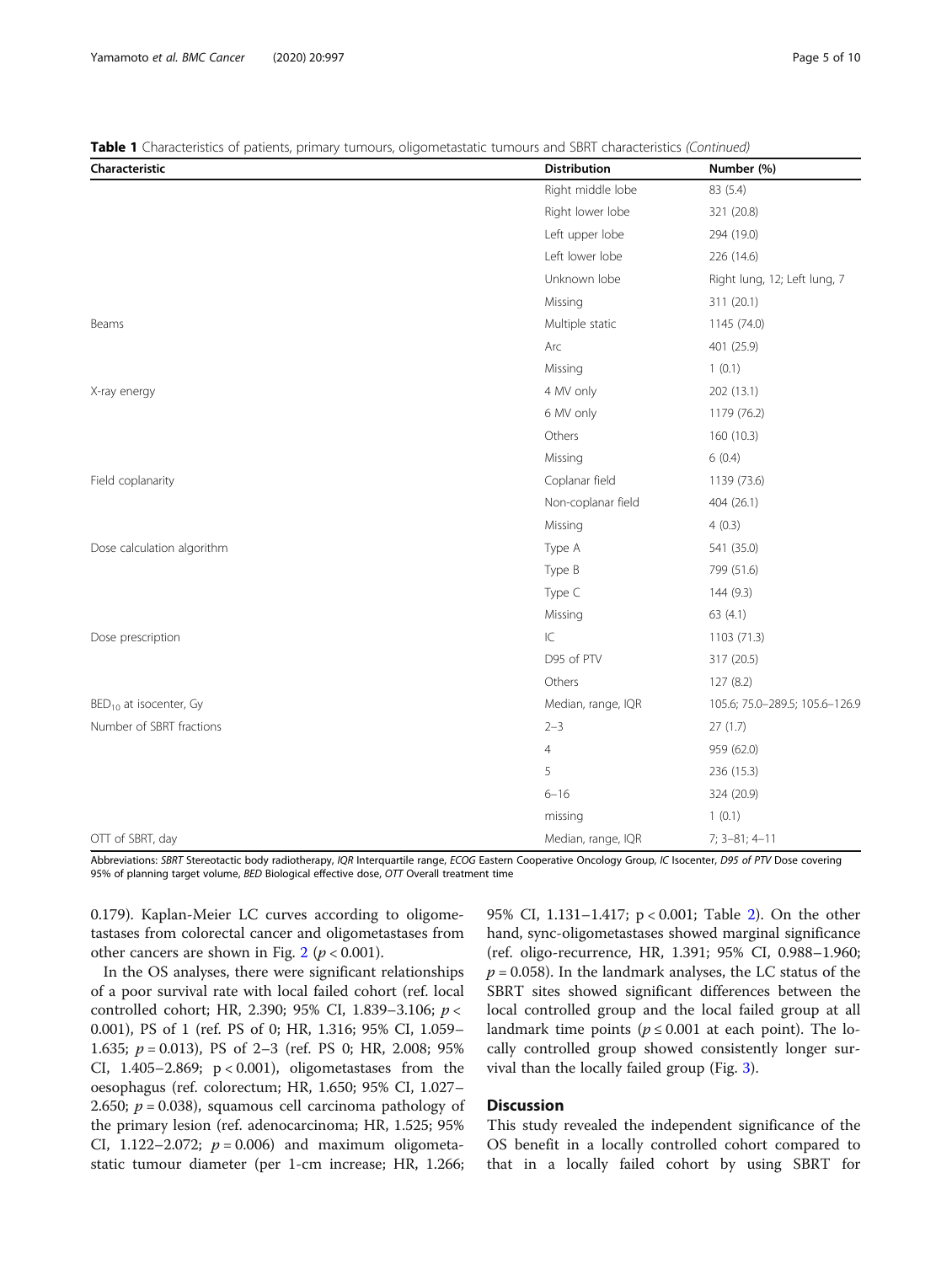

80

83

81

Period (months)

100

36

33

120

13

 $11$ 

140

1

 $\frac{1}{\cdots}$  LC

pulmonary oligometastases. In colorectal cancer, local failure of irradiated metastases has been reported to have a correlation with worse OS [\[17\]](#page-8-0). Analyses of the large survey data in this study expanded the evidence to oligometastases from various primary cancer types. It is certain that there is a situation in which metastasis-directed therapy works well and contributes to longer survival; therefore, LC of metastatic lesions is important in an oligometastatic situation. The LC rate for patients who received SBRT for pulmonary metastases has been shown to be relatively high in prospective trials, but similar results have not always been obtained in a real-world setting [\[18](#page-8-0)–[20\]](#page-8-0). The LC analyses performed in this study provide several key factors for successful LC by SBRT.

Fig. 1 Kaplan-Meier local control (LC) curve and overall survival (OS) curve. The results of the Kaplan-Meier LC curves and OS curves are shown. Because of the missing values, 1374 patients with 1489 tumours were used

60

180

174

for the estimate

LC 1489

OS 1374

<span id="page-5-0"></span> $1.0$ 

 $0.8$ 

 $0.0$ 

 $\mathbf{0}$ 

20

769

805

Number at risk

40

364

376

It needs to be emphasized that SBRT should be given to appropriate patients. In the present study, among the inclusion criteria was that the primary lesion and extrathoracic lesions needed to be controlled before SBRT and all pulmonary oligometastases needed to be treated with local therapy. In a retrospective study in patients with synchronous oligometastatic (probably syncoligometastases) epidermal growth factor receptor (EGFR)-mutant non-small cell lung cancer who were treated with an EGFR-tyrosine kinase inhibitor, OS improved only in patients who received local ablative therapy for the primary lesion and for all oligometastatic lesions [[21](#page-8-0)]. Thus, the number of metastases and the treatability of all lesions by local therapy are important. In metastatic prostate cancer, a survival benefit from definitive radiotherapy for the primary lesion was observed only among those with a low metastatic burden, and additional radiotherapy for all oligometastases showed



retrospectively better castration-resistant prostate cancer-free survival than radiotherapy for only the primary lesion [\[7](#page-8-0), [22](#page-8-0)]. A recent consensus report proposed a maximum of five metastases and three organs as synchronous oligometastatic non-small cell lung cancer (probably sync-oligometastases) [\[23\]](#page-8-0). To provide metastasis-directed therapy well, recent phase 2 trials required thoughtful eligibility criteria, treating the primary lesion and all known oligometastases with local therapy [[8](#page-8-0)–[10,](#page-8-0) [24](#page-8-0)]. Appropriate selection of patients is important to obtain benefit from SBRT.

The collaborative and detailed analyses of this study have also revealed some factors that affect LC. The MVA for LC showed that the primary site, maximum tumour diameter treated by SBRT and dose calculation algorithm were significant factors affecting LC, and these factors confirmed previous findings [[25](#page-9-0)–[27](#page-9-0)]. Poor LC of metastatic lung tumours from the colorectum has been discussed because there are some reports of extremely low LC rates of colorectal metastases as well as reports of low LC rates of liver or bone metastases from the colorectum  $[27-32]$  $[27-32]$  $[27-32]$  $[27-32]$  $[27-32]$ . Interestingly, a German group reported that there was no significant difference in LC rates for colorectal metastases and non-colorectal metastases in the lung, but there was a significant difference in LC rates for those in the liver [\[20,](#page-8-0) [33\]](#page-9-0). In this study, a large crude difference of approximately 20% was found between the LC rates for colorectal oligometastases and non-colorectal oligometastases (Fig. 2). Analysis of SBRT for pulmonary oligometastases from colorectal cancer showed that dose escalation improved LC [\[34](#page-9-0)]. Consideration should be given to possible ways to improve LC of colorectal oligometastases.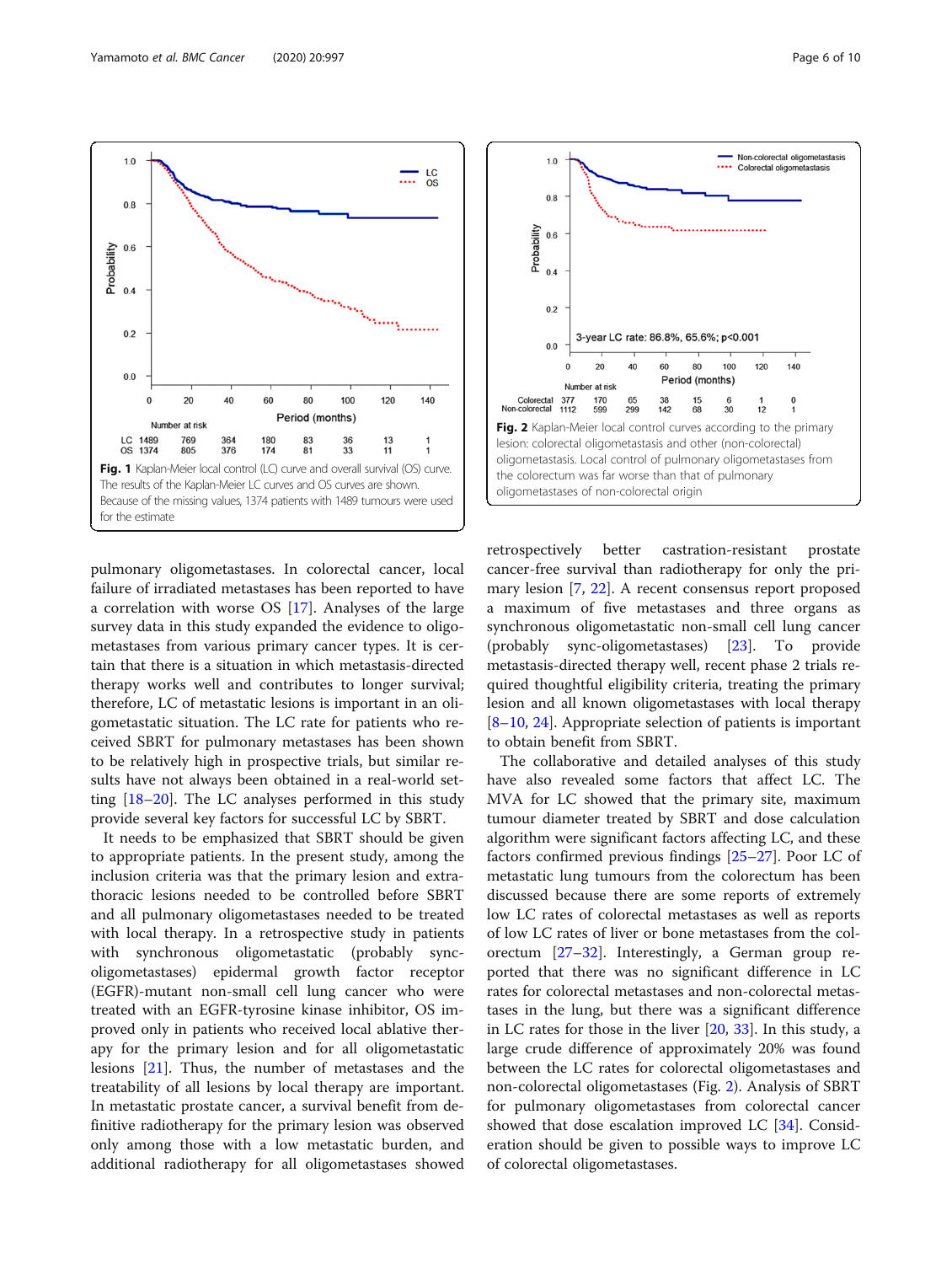<span id="page-6-0"></span>The OTT of SBRT also showed a significant relationship with LC. The OTT of SBRT probably reflected both intervals of each treatment session of SBRT and the number of SBRT fractions. Considering that the number of fractions was not a significant factor in UVA, the significance of a longer OTT is mainly due to the intervals between each treatment session. A better effectiveness of longer intervals between each treatment session would be reasonable because it might reflect the effect of reoxygenation, which has an influence on tumour radiosensitivity [\[35](#page-9-0), [36](#page-9-0)]. SBRT sessions are often performed on consecutive days in Japan. However, the Radiation Therapy Oncology Group (RTOG) trial and another study required longer intervals in SBRT [[23,](#page-8-0) [37](#page-9-0)]. Unfortunately, whether SBRT was performed on consecutive days or non-consecutive days was not investigated in this study, but appropriate intervals between sessions, such as 40 h, might contribute to higher LC rates.

There are several limitations of this study. The retrospective nature of this study made all of the analyses subject to selection bias and confounding by indication. There was a considerable amount of missing data, the SBRT methods varied from centre to centre, the followup examinations and the evaluation of local failure were inconsistent, and there were unmeasured or uncontrolled factors. We could not investigate unlisted survey items, such as a central lung tumour or not, or the details of the history of extrathoracic lesions, such as the number of involved organs, patient comorbidities and dose-volume histogram analyses of the lung.

## Conclusions

In conclusion, to achieve higher LC of pulmonary oligometastases by SBRT, the use of a type A algorithm should be avoided and a longer OTT of SBRT contributes to a higher LC rate. Tumour characteristics such as

Table 2 Multivariate Cox regression analysis of local control and overall survival

| <b>Factors</b>                    | Covariate      | Local control             |                          | Overall survival       |         |
|-----------------------------------|----------------|---------------------------|--------------------------|------------------------|---------|
|                                   |                | HR (95% CI)               | P value                  | HR (95% CI)            | P value |
| Local status                      | Controlled     | $\qquad \qquad -$         | $\overline{\phantom{0}}$ | reference              |         |
|                                   | Failed         | $\qquad \qquad -$         | $\overline{\phantom{0}}$ | 2.390 (1.839-3.106)    | < 0.001 |
| ECOG PS                           | $\overline{0}$ | $\qquad \qquad -$         | $\qquad \qquad -$        | reference              |         |
|                                   | $\mathbf{1}$   |                           |                          | 1.316 (1.059-1.635)    | 0.013   |
|                                   | $2 - 3$        |                           |                          | 2.008 (1.405-2.869)    | < 0.001 |
| Primary lesion sites              | Colorectum     | reference                 |                          | reference              |         |
|                                   | Lung           | $0.413(0.274 - 0.622)$    | < 0.001                  | 0.936 (0.685-1.280)    | 0.681   |
|                                   | H&N            | $0.194(0.077 - 0.489)$    | < 0.001                  | $0.905(0.556 - 1.474)$ | 0.690   |
|                                   | Oesophagus     | $0.618(0.306 - 1.248)$    | 0.179                    | 1.650 (1.027-2.650)    | 0.038   |
|                                   | Others         | $0.337(0.208 - 0.546)$    | < 0.001                  | 1.208 (0.863-1.691)    | 0.270   |
| Pathology of primary lesion       | Adenoca.       | $\qquad \qquad -$         | $\overline{\phantom{0}}$ | reference              |         |
|                                   | SqCC           | $\overline{\phantom{0}}$  | $\equiv$                 | 1.525 (1.122-2.072)    | 0.006   |
|                                   | Others         |                           | $\overline{\phantom{0}}$ | 1.291 (0.916-1.818)    | 0.143   |
| Oligometastatic state             | Oligo-rec      |                           | $\overline{\phantom{0}}$ | reference              |         |
|                                   | Sync-oligo     |                           |                          | 1.391 (0.988-1.960)    | 0.058   |
|                                   | Unclassified   |                           |                          | 1.246 (0.905-1.714)    | 0.177   |
| Chemotherapy concurrent with SBRT | Yes            | 1.969 (0.859-4.513)       | 0.109                    |                        |         |
|                                   | No             | reference                 |                          |                        |         |
| Maximum tumour diameter           | Per 1 cm       | 1.297 (1.059-1.588)       | 0.011                    | $1.266(1.131 - 1.417)$ | < 0.001 |
| Dose calculation algorithm        | Type A         | reference                 |                          |                        |         |
|                                   | Type B         | $0.592(0.410 - 0.856)$    | 0.005                    |                        |         |
|                                   | Type C         | $0.732$ $(0.371 - 1.445)$ | 0.368                    |                        |         |
| $BED_{10}$ at isocenter           | Per 10 Gy      | 0.912 (0.828-1.006)       | 0.065                    |                        |         |
| OTT of SBRT                       | Per 10 days    | $0.610(0.385 - 0.966)$    | 0.035                    |                        |         |

Abbreviations: HR Hazard ratio, CI Confidence interval, ECOG Eastern Cooperative Oncology Group, PS Performance status, H&N Head and neck, Adenoca. Adenocarcinoma, SqCC Squamous cell carcinoma, Oligo-rec. Oligo-recurrences, Sync-oligo Sync-oligometastases, SBRT Stereotactic body radiotherapy, BED Biological effective dose, OTT Overall treatment time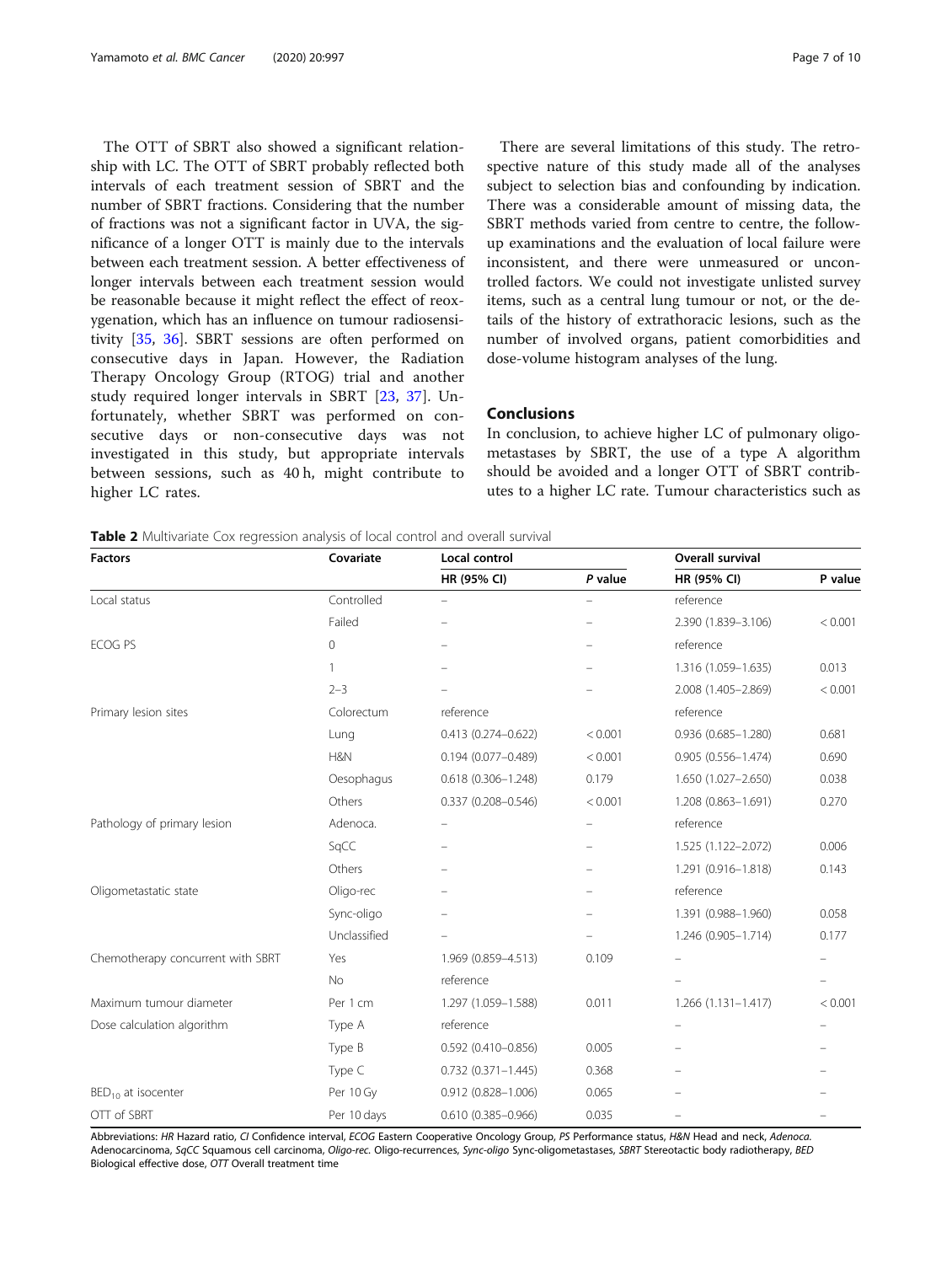<span id="page-7-0"></span>

small-size oligometastases and non-colorectal oligometastases also showed a higher LC rate. LC of pulmonary oligometastases by SBRT with a controlled primary lesion before SBRT had a survival benefit compared to the locally uncontrolled group, and LC status showed the highest HR in multivariate analysis for OS.

## Supplementary information

Supplementary information accompanies this paper at [https://doi.org/10.](https://doi.org/10.1186/s12885-020-07514-9) [1186/s12885-020-07514-9](https://doi.org/10.1186/s12885-020-07514-9).

Additional file 1.

#### Abbreviations

LC: Local control; SBRT: Stereotactic body radiotherapy; BED: Biological effective dose; RECIST: Response Evaluation Criteria in Solid Tumors; FDG-PET: <sup>18</sup>F-Fluorodeoxyglucose Positron Emission Tomography; OS: Overall survival; CI: Confidence interval; UVA: Univariate analysis; MVA: Multivariate analysis; AIC: Akaike information criterion; AE: Adverse event; PS: Performance status; OTT: Overall treatment time; IQR: Interquartile range; HR: Hazard ratio; EGFR: Epidermal growth factor receptor; RTOG: Radiation Therapy Oncology Group

#### **Acknowledgements**

We acknowledge the collaboration of many radiation oncologists in Japan. We thank Drs. Akira Anbai, Gencho Kuga, Hajime Ikeda, Hideya Yamazaki, Hidekazu Tanaka, Hisashi Kaizu, Hiroki Kobayashi, Hisao Kakuhara, Ichiro Ogino, Imi Takanashi, Junichi Yokouchi, Kana Kobayashi, Katsuyuki Shirai, Keisuke Fujimoto, Kenji Nagata, Kentaro Yamamoto, Koda Ryuichi, Kosuke Amano, Koutaro Terashima, Masaaki Yamashina, Masayoshi Yamada, Michiko Imai, Miyako Myojin, Nanae Yamaguchi, Nobuhiko Yoshikawa, Nobuhisa Mabuchi, Osamu Suzuki, Saeko Hirota, Satoshi Itasaka, Seiji Kubota, Shigetoshi Shimamoto, Shinichi Ogawa, Shinya Takemoto, Shizuko Ohashi, Syuji Otsu, Takanori Fukuda, Takashi Sakamoto, Takashi Kawanaka, Takuya Yamazaki, Tetsuo Nonaka, Tetsuo Saito, Tetsuya Inoue, Toshiki Kawamura, Toshinori Soejima, Tomoyasu Kumano, Toru Sakayauchi, Tsunehiko Kan, Yasuhiro Dekura, Yasuo Matsumoto, Yoshiaki Okamoto, Yoshisuke Matsuoka, Yo Ushijima, Yuko Shirata, Yumi Sato, Yu Takada and Yutaka Naoi.

#### Authors' contributions

Conception and design: YN and TY. Provision of study patients: TY, YN, MA, TS, KY1, MK, HY, MO, YM, HO, KY2, AN, KK and RO. Data analysis and interpretation: TY and KJ. Manuscript draft: TY. Manuscript editing and revision NY, MA, TS, KY1, MK, HY, MO, YM, HO, KY2, AN, KK, RO, AT and KJ. Final approval of the manuscript: All authors.

#### Funding

This study was supported by a Grant-in-aid for research on radiation oncology of JASTRO 2015–2016 which was provided by public corporation "Koueki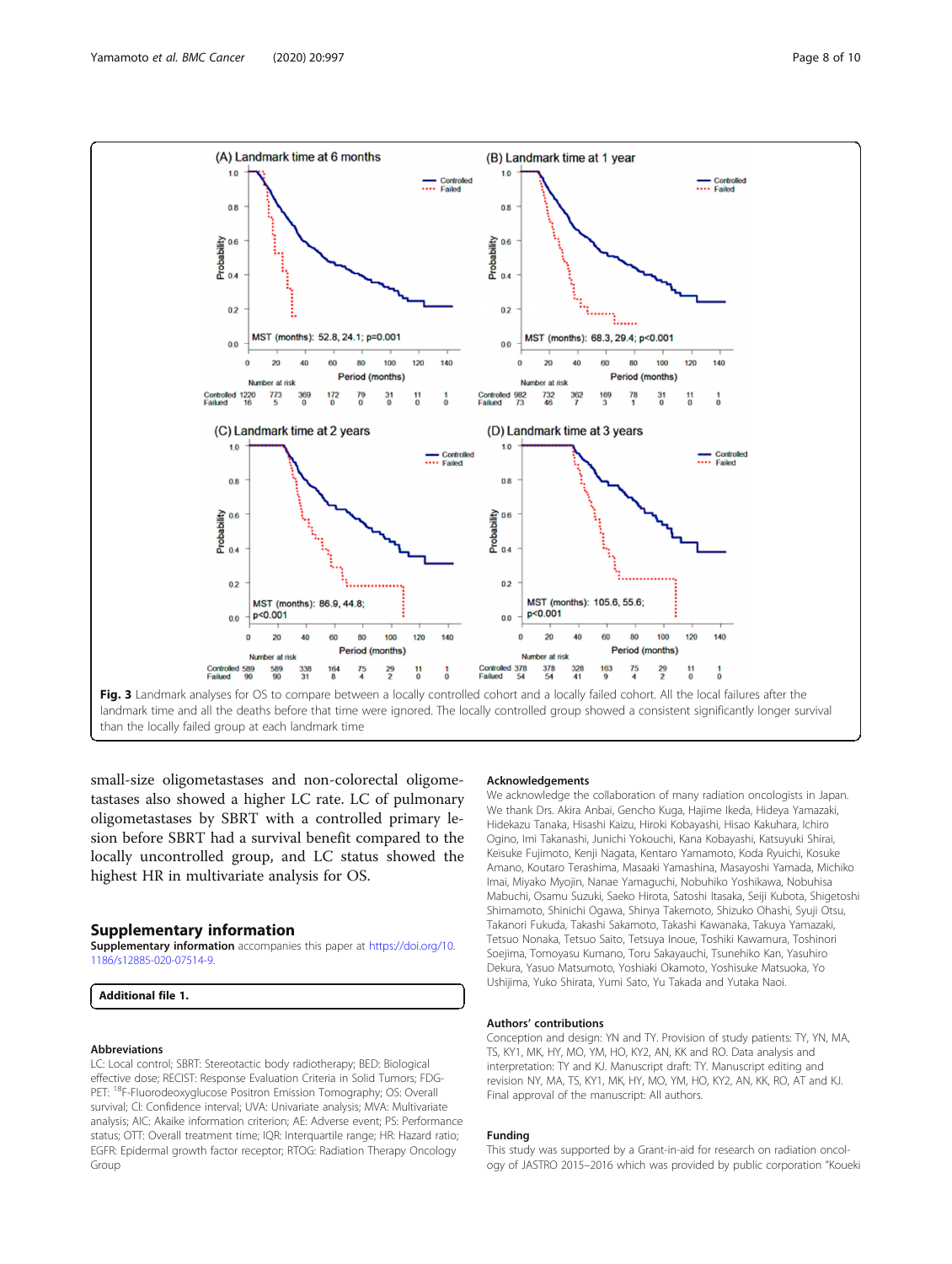<span id="page-8-0"></span>Shadan Hojin Nihon Houshasenn Shuyou Gakkai" in Japanese. This funding was used to collect to the data from each institutions.

#### Availability of data and materials

The dataset used this study are currently unavailable because it contains materials in unpublished manuscripts.

#### Ethics approval and consent to participate

This study was approved by the ethical committee of a senior facility (Ethics Committee of Toho University Omori Medical Center, reference number: 27– 148). The need for informed consent was waived due to the study design, but all participating institutions were guaranteed the chance to opt-out of participating in this study by spreading information about the study via the Internet or posters, and opt-out consent was obtained from all patients.

#### Consent for publication

Not applicable.

#### Competing interests

YN has received lecturer fees from Janssen Pharmaceutical K.K. TY, MA, TS, KY1, MK, HY, MO, YM, HO, KY2, AN, KK, RO, AT and KJ declare no conflict of interest.

#### Author details

<sup>1</sup>Department of Radiation Oncology, Tohoku University Graduate School of Medicine, 1-1 Seiryo-machi, Aoba-ku, Sendai 980-8574, Japan. <sup>2</sup>Department of Radiology, Toho University Omori Medical Center, 6-11-1 Omorinishi, Ota-ku, Tokyo 143-8540, Japan. <sup>3</sup>Department of Public Health, Kurume University School of Medicine, 67 Asahi-machi, Kurume 830-0011, Japan. 4 Department of Radiation Oncology, Hirosaki University, 1 Bunkyo-cho, Hirosaki 036-8560, Japan. <sup>5</sup>Department of Radiation Oncology and Image-Applied Therapy, Kyoto University Graduate School of Medicine, 54 Shogoinkawahara-cho, Sakyo-ku, Kyoto 606-8501, Japan. <sup>6</sup>Department of Radiation Oncology, Seirei Mikatahara General Hospital, 3453 Mikatahara-cho, Kita-ku, Hamamatsu 433-8558, Japan. <sup>7</sup> Department of Radiation Oncology, Fukuyama City Hospital, 5-23-1 Zao-cho, Fukuyama 721-8511, Japan. 8 Department of Radiology, University of Tokyo, 7-3-1 Hongo, Bunkyo-ku, Tokyo 113-8655, Japan. <sup>9</sup> Department of Radiation Oncology, Shizuoka City Shimizu Hospital, 1231 Miyakami, Shimizu-ku, Shizuoka 424-8636, Japan. <sup>10</sup>Department of Radiology, Nagoya City University, 1 Kawasumi, Mizuho-cho, Mizuho-ku, Nagoya 467-8601, Japan. <sup>11</sup>Department of Radiology, Yamanashi University, 1110 Shimokato, Chuo 409-3898, Japan. 12Department of Radiology, University of Occupational and Environmental Health, 1-1 Iseigaoka, Yahatanishi-ku, Kitakyushu 807-8555, Japan. <sup>13</sup>Department of Radiation Oncology, Shikoku Cancer Center, 160 Minamiumemoto-machi, Matsuyama 791-0280, Japan. 14Department of Proton Beam Therapy, Okayama University, 2-5-1 Shikata-cho, Kitaku, Okayama 700-8558, Japan. 15Department of Radiology, Miyakojima IGRT Clinic, 1-16-22 Miyakojima-hondori, Miyakojima-ku, Osaka 534-0021, Japan.

## Received: 14 June 2020 Accepted: 8 October 2020 Published online: 14 October 2020

#### References

- 1. Flanigan RC, Salmon SE, Blumenstein BA, Bearman SI, Roy V, McGrath PC, Caton JR Jr, Munshi N, Crawford ED. Nephrectomy followed by interferon alfa-2b compared with interferon alfa-2b alone for metastatic renal-cell cancer. N Engl J Med. 2001;345:1655–9.
- Le Scodan R, Stevens D, Brain E, Floiras JL, Cohen-Solal C, De La Lande B, Tubiana-Hulin M, Yacoub S, Gutierrez M, Ali D, Gardner M, Moisson P, et al. Breast cancer with synchronous metastases: survival impact of exclusive locoregional radiotherapy. J Clin Oncol. 2009;27:1375–81.
- 3. Xu H, Xia Z, Jia X, Chen K, Li D, Dai Y, Tao M, Mao Y. Primary tumor resection is associated with improved survival in stage IV colorectal Cancer: an instrumental variable analysis. Sci Rep. 2015;5:16516.
- 4. Rusthoven CG, Jones BL, Flaig TW, Crawford ED, Koshy M, Sher DJ, Mahmood U, Chen RC, Chapin BF, Kavanagh BD, et al. Improved survival with prostate radiation in addition to androgen deprivation therapy for men with newly diagnosed metastatic prostate Cancer. J Clin Oncol. 2016; 34:2835–42.
- 5. Tao L, Yuan C, Ma Z, Jiang B, Xiu D. Surgical resection of a primary tumor improves survival of metastatic pancreatic cancer: a population-based study. Cancer Manag Res. 2017;9:471–9.
- 6. Hellman S, Weichselbaum RR. Oligometastases. J Clin Oncol. 1995;13:8–10.
- 7. Parker CC, James ND, Brawley CD, Clarke NW, Hoyle AP, Ali A, Ritchie AWS, Attard G, Chowdhury S, Cross W, et al. Radiotherapy to the primary tumour for newly diagnosed, metastatic prostate cancer (STAMPEDE): a randomised controlled phase 3 trial. Lancet. 2018;392:2353–66.
- 8. Ost P, Reynders D, Decaestecker K, Fonteyne V, Lumen N, De Bruycker A, Lambert B, Delrue L, Bultijnck R, Claeys T, et al. Surveillance or metastasisdirected therapy for Oligometastatic prostate Cancer recurrence: a prospective, randomized, multicenter phase II trial. J Clin Oncol. 2018;36: 446–53.
- 9. Gomez DR, Blumenschein GR Jr, Lee JJ, Hernandez M, Ye R, Camidge DR, Doebele RC, Skoulidis F, Gaspar LE, Gibbons DL, et al. Local consolidative therapy versus maintenance therapy or observation for patients with oligometastatic non-small-cell lung cancer without progression after firstline systemic therapy: a multicentre, randomised, controlled, phase 2 study. Lancet Oncol. 2016;17:1672–82.
- 10. Iyengar P, Wardak Z, Gerber DE, Tumati V, Ahn C, Hughes RS, Dowell JE, Cheedella N, Nedzi L, Westover KD, et al. Consolidative radiotherapy for limited metastatic non-small-cell lung Cancer: a phase 2 randomized clinical trial. JAMA Oncol. 2018;4:e173501.
- 11. Niibe Y, Hayakawa K. Oligometastases and oligo-recurrence: the new era of cancer therapy. Jpn J Clin Oncol. 2010;40:107–11.
- 12. Niibe Y, Chang JY. Novel insights of oligometastases and oligo-recurrence and review of the literature. Pulm Med. 2012;2012:261096.
- 13. Niibe Y, Yamamoto T, Onishi H, Yamashita H, Katsui K, Matsumoto Y, Oh RJ, Aoki M, Shintani T, Yamada K, et al. Pulmonary Oligometastases treated by stereotactic body radiation therapy: a Nationwide survey of 1,378 patients. Anticancer Res. 2020;40:393–9.
- 14. Kanda Y. Investigation of the freely available easy-to-use software 'EZR' for medical statistics. Bone Marrow Transplant. 2013;48:452–8.
- 15. Anderson JR, Cain KC, Gelber RD. Analysis of survival by tumor response. J Clin Oncol. 1983;1:710–9.
- 16. Dafni U. Landmark analysis at the 25-year landmark point. Circ Cardiovasc Qual Outcomes. 2011;4:363–71.
- 17. Franzese C, Comito T, Toska E, Tozzi A, Clerici E, De Rose F, Franceschini D, Navarria P, Reggiori G, Tomatis S, et al. Predictive factors for survival of oligometastatic colorectal cancer treated with stereotactic body radiation therapy. Radiother Oncol. 2019;133:220–6.
- 18. Rusthoven KE, Kavanagh BD, Burri SH, Chen C, Cardenes H, Chidel MA, Pugh TJ, Kane M, Gaspar LE, Schefter TE. Multi-institutional phase I/II trial of stereotactic body radiation therapy for lung metastases. J Clin Oncol. 2009; 27:1579–84.
- 19. Nuyttens JJ, van der Voort van Zyp NC, Verhoef C, Maat A, van Klaveren RJ, van der Holt B, Aerts J, Hoogeman M. Stereotactic body radiation therapy for oligometastases to the lung: a phase 2 study. Int J Radiat Oncol Biol Phys. 2015;91:337–43.
- 20. Rieber J, Streblow J, Uhlmann L, Flentje M, Duma M, Ernst I, Blanck O, Wittig A, Boda-Heggemann J, Krempien R, et al. Stereotactic body radiotherapy (SBRT) for medically inoperable lung metastases-a pooled analysis of the German working group "stereotactic radiotherapy". Lung Cancer. 2016;97: 51–8.
- 21. Xu Q, Zhou F, Liu H, Jiang T, Li X, Xu Y, Zhou C. Consolidative local ablative therapy improves the survival of patients with synchronous Oligometastatic NSCLC harboring EGFR activating mutation treated with first-line EGFR-TKIs. J Thorac Oncol. 2018;13:1383–92.
- 22. Tsumura H, Ishiyama H, Tabata KI, Sekiguchi A, Kawakami S, Satoh T, Kitano M, Iwamura M. Long-term outcomes of combining prostate brachytherapy and metastasis-directed radiotherapy in newly diagnosed oligometastatic prostate cancer: a retrospective cohort study. Prostate. 2019;79:506–14.
- 23. Dingemans AC, Hendriks LEL, Berghmans T, Levy A, Hasan B, Faivre-Finn C, Giaj-Levra M, Giaj-Levra N, Girard N, Greillier L, et al. Definition of synchronous Oligometastatic non-small cell lung Cancer-a consensus report. J Thorac Oncol. 2019;14:2109–19.
- 24. Palma DA, Olson R, Harrow S, Gaede S, Louie AV, Haasbeek C, Mulroy L, Lock M, Rodrigues GB, Yaremko BP, et al. Stereotactic ablative radiotherapy versus standard of care palliative treatment in patients with oligometastatic cancers (SABR-COMET): a randomised, phase 2, open-label trial. Lancet. 2019;393:2051–8.